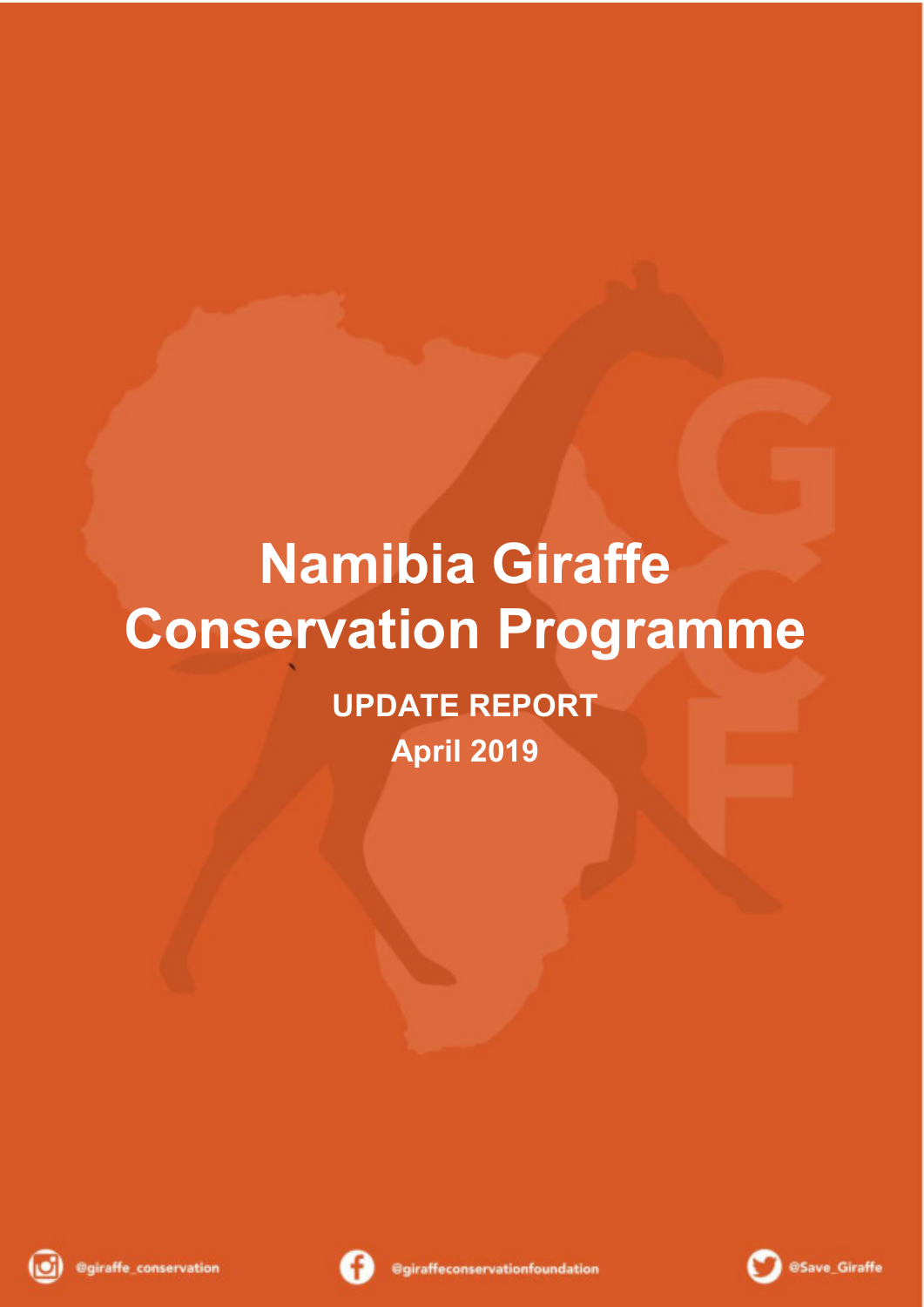

At our home base in Namibia, the Giraffe Conservation Foundation (GCF) runs a comprehensive programme across the country with a focus on giraffe conservation research and environmental education. While this report focuses on the conservation side, you can read more about the environmental education programme in the regular KEEP Update reports online at https://giraffeconservation.org/programmes/keep/.

The past few months have seen some exciting developments in our Namibia Programme. If you follow our updates regularly, you might want to skip forward to the brand-new updates and give the background information a miss, but you might also find some interesting information that you were not aware of.

## Background

GCF's Namibia Programme focuses on monitoring and supporting the longterm conservation and research of Namibia's desert-dwelling giraffe.

These giraffe roam throughout the northern Namib Desert in the country's



northwest. Our work focuses on the ephemeral Hoanib and Hoarusib Rivers and covers an area of approx. 4,500km<sup>2</sup>. The area extends from communal conservancies in the east (which support both wildlife and domestic livestock) into the Skeleton Coast National Park bordered by the Atlantic Ocean to the west.

With only a few millimetres of annual rainfall, the programme area is arid to hyper-arid and the wildlife is well adapted to this harsh environment. However, these conditions mean that many species survive at the very edge of their adaptive abilities and as such the ecosystem is fragile and easily disrupted. Grazing for cattle and other livestock, increasing tourism in the region and historical poaching have led to some degradation of the environment and its wildlife. Nevertheless, it remains one of the most beautiful and remote refuges for Africa's remaining mega-fauna.



In this stark landscape of dunes and dry riverbeds, along with elephant, black rhino, lion, cheetah and numerous other species, live the desert-dwelling Angolan giraffe (Giraffa giraffa angolensis) – a subspecies of the Southern giraffe (G. giraffa). GCF's long-term giraffe conservation programme here offers a unique and valuable opportunity to better understand this subspecies and, through what we learn, provide conservation and management support for other giraffe populations throughout Africa.

In addition to this long-term conservation research, we recently initiated a country-wide assessment of giraffe. In this exciting new programme, we work closely with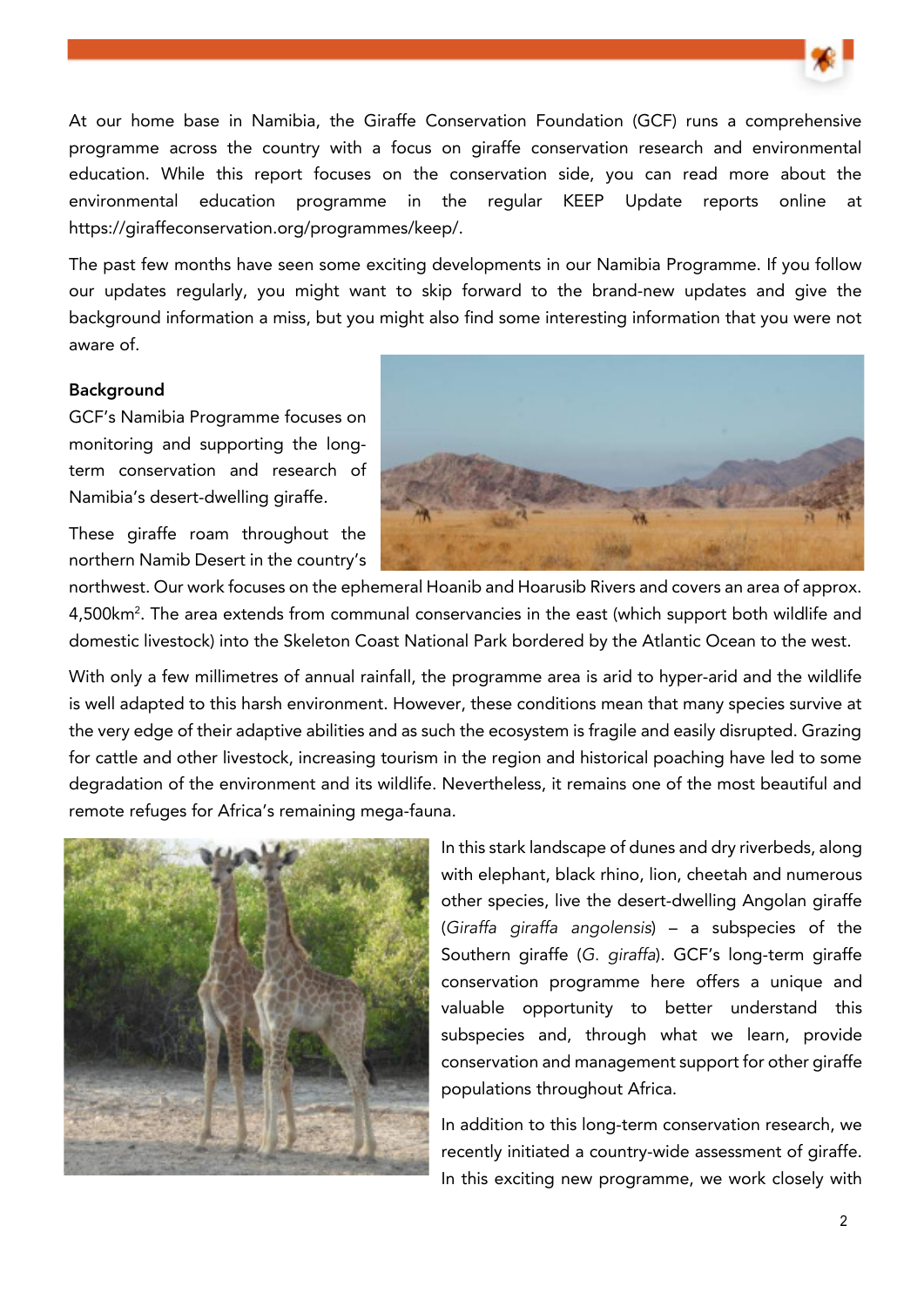government and private land-owners throughout Namibia to better understand the numbers and population dynamics of giraffe in the country. By collaborating with partners, we not only determine giraffe numbers, but also increase education and awareness of giraffe conservation in Namibia and Africa-wide.

## News from the field

In our last Update Report we wrote about the start of the dry season and the harsh conditions the giraffe and the other inhabitants of the study area were experiencing. Over the past few months, the far north of the region has continued to suffer severe drought conditions and there has been very little rain. Unfortunately, the catchment areas of the Hoanib and Hoarusib Rivers have not escaped the drought and as already mentioned in the last report, animals have started moving out of the rivers and into the mountains or further afield in search of much needed forage.

These longer movements are not only limited to giraffe. We have observed cattle from the local villages move further into areas that are normally reserved for wildlife. During a recent field trip, we observed cattle far into the vast expanses of the Giribis Vlakte (Afrikaans for 'plains') only approximately 35km north of the Hoanib River. Local communities brought their cattle to these remote plains in search of the last remaining dry grass in the area. However, this means that cattle ranges start overlapping with those of giraffe and other wildlife – and also predators which may lead to conflict.

Due to the diminishing food supply, we spotted fewer Hartmann's zebra, oryx and springbok than usual. Interestingly, in contrast we observed a greater number of kudu in the mountains, feasting on the ever-plentiful Euphorbia – a favourite of the black rhino, but highly toxic to humans.

Speaking of, we were treated to several black rhino sightings over the past few months as well as an incredibly rare sighting of a caracal, sitting quietly under a shepherd's bush, deep in the mountains.

Driving west into the Skeleton Coast Park one day we were fortunate enough to see one of the large bull desert elephant sliding down one of the sand dunes to join his companion down the bottom – a rare and somewhat comical sight to see, and highlights how well adapted these massive beasts are to this arid environment.

In late February, during a field trip joined by Megan Cline (Columbus



Zoo) and Christine Dear (Greenville Zoo), both the Hoarusib and Hoanib Rivers flooded, giving life giving water to both river systems. However, as so often with this ephemeral river systems, hardly any rain actually fell in the study area. Both rivers have vast catchments, which means that rain can fall hundreds of kilometres away from the area, while the water eventually makes its way down to the lower reaches, often in a raging torrent.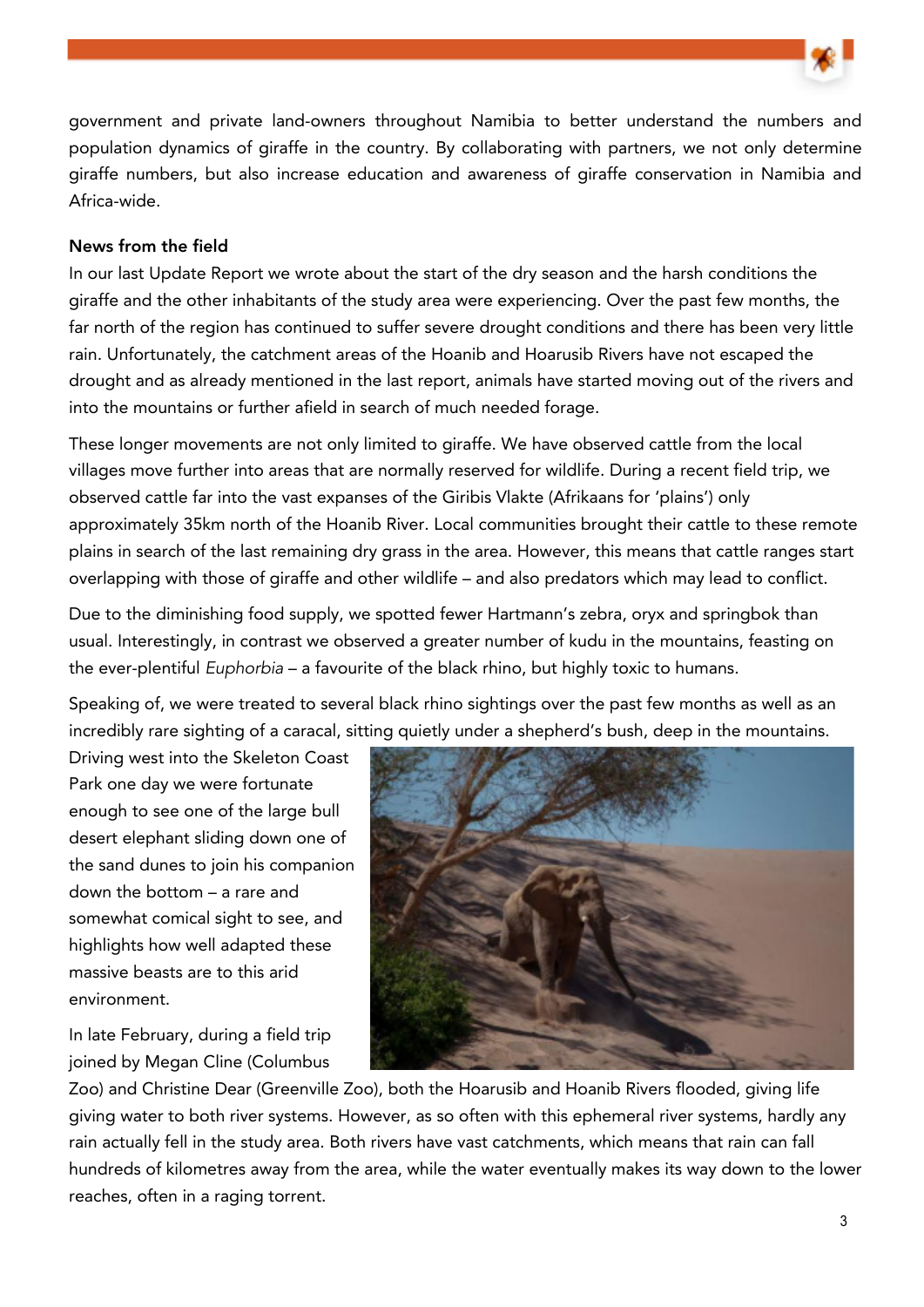

Despite the plentiful supply of Faidherbia and Vachellia (Acacia) trees along the river beds, many of the giraffe moved away to look for other food at this time of year. Small herds of giraffe were observed in the mountains between the rivers, far down river in the Skeleton Coast Park and also north in the Khumib River. We spotted a group of ten giraffe one afternoon in the Khumib River – all clustered around a small tree vying for a meagre bit of shade. In the Hoarusib

River area we encountered large herds of 15-20 giraffe as there is still abundant food available.

In late March, GCF embarked on yet another giraffe capture mission to fit GPS satellite units to giraffe as part of the larger Twiga Tracker programme. Twiga Tracker is the largest giraffe GPS satellite tracking programme ever in Africa ('twiga' is Swahili for giraffe). Giraffe were listed as Vulnerable to extinction on the IUCN Red List of Threatened Species in 2016. Giraffe numbers in Africa have plummeted by a staggering 30% over the last 30 years. We estimate today that there are only approximately 111,000 giraffe remaining in all of Africa.

To save giraffe in Africa, we need to gain a better understanding of where giraffe live, where they move and how they use their habitat. Twiga Tracker aims to track a minimum of 250 giraffe across their range with innovative GPS satellite solar units. So far, we have deployed tracking units in Botswana, Chad, DRC, Ethiopia, Namibia, Niger, Kenya, Uganda and Zimbabwe and initial data is showing some interesting results. Twiga Tracker is a collaborative initiative of some of the biggest names in field conservation and science: GCF has partnered with the Smithsonian Conservation Biology Institute, San

Diego Zoo Global and Wildlife Conservation Alliance to achieve this logistically and financially ambitious goal.

Fitting these GPS satellite units is a daunting task and an entire team is needed to get this job done. As such, the GCF team was joined by wildlife veterinarian extraordinaire Dr Pete Morkel, who brought is lovely wife Estelle and son Benoit along, a team from our Namibian conservation partner Ultimate Safaris, as well as long-time supporter James Weckerle

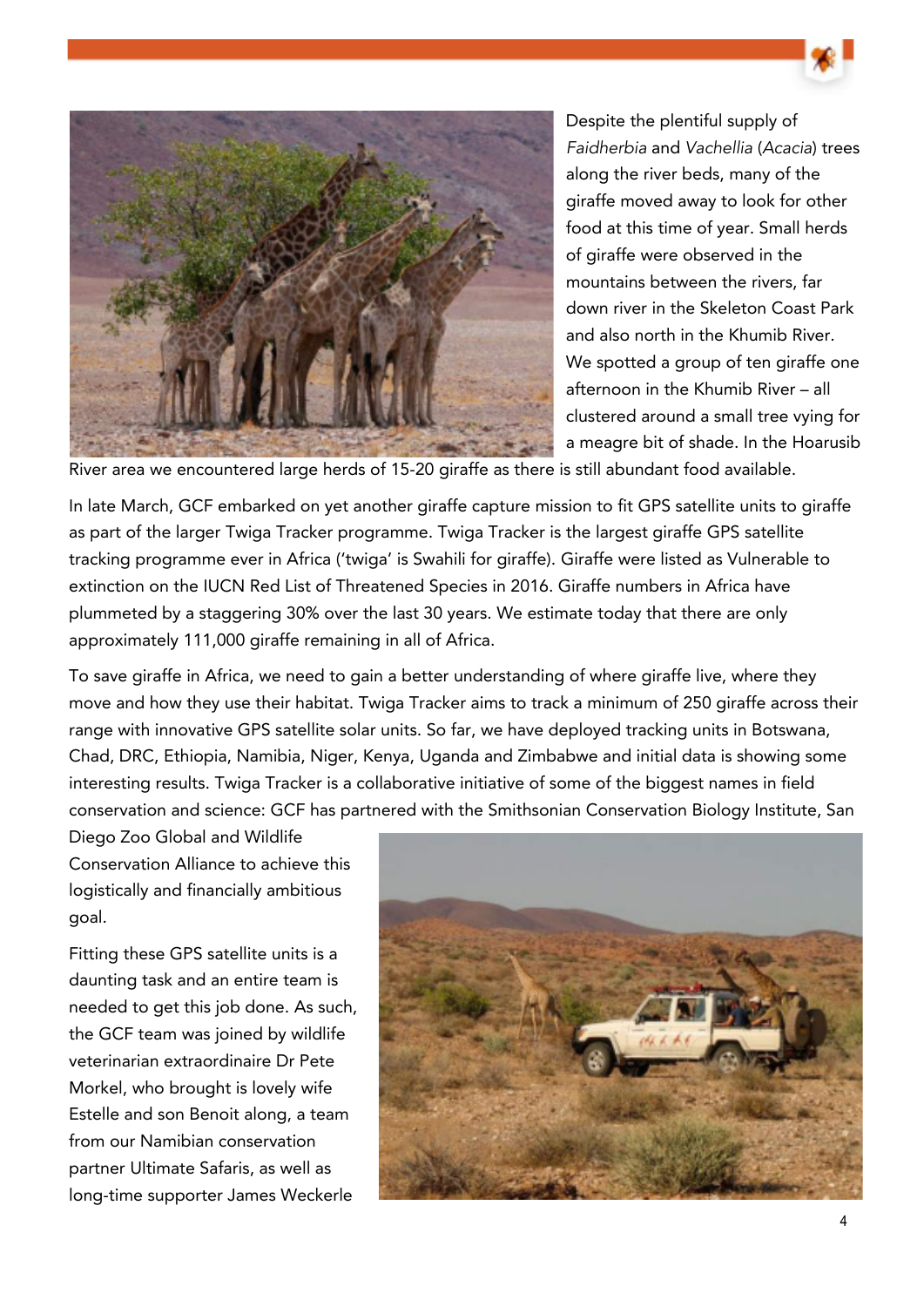and our very own Audi Ekandjo, from our KEEP team. To complete the team, we were also joined by a German TV production team filming GCF's work for a German documentary series. Stay tuned for more news on this, but it is scheduled to air in the first half of 2020 on German public TV channel ZDF in their popular series Terra X.

For a week we traversed the mountains between the Hoanib and Hoarusib Rivers, all the while followed by the film crew recording our work to



help spread the word. Our team had surveyed the area in search of suitable candidates for tagging before the arrival of the vet and capture team. Many small herds of giraffe were observed but as we know they do not stand still!

The first giraffe was captured, tagged and released successfully in a near-textbook exercise. Still, filming a giraffe capture is not easy and in particular when you didn't quite know what to expect. Luckily, we had planned to tag several giraffe, so there was no need to panic and the film crew could plan additional shots and angles for the next captures. A second giraffe was tagged successfully, and valuable data started coming in via satellite. However, what we had not taken into account was the weather.

In an arid environment like northwest Namibia, everyone gets excited when it rains. No one is ever upset about rain – never. Not even when it means that giraffe disperse in the hills overnight and areas previously teaming with giraffe (or at least what we consider 'teaming with giraffe' in a desert environment) are suddenly bare – with no giraffe to be seen. Anywhere.



So, when the much-anticipated rains started to fall in the area and giraffe dispersed, we took it as a sign of good luck. The newly tagged giraffe cow and bull, together with previously tagged animals in the area will provide fascinating accounts of their movements throughout northwest Namibia and ultimately help us to inform giraffe conservation measures throughout their range in Africa.

Here an example of the movements of the tagged giraffe in northwestern Namibia.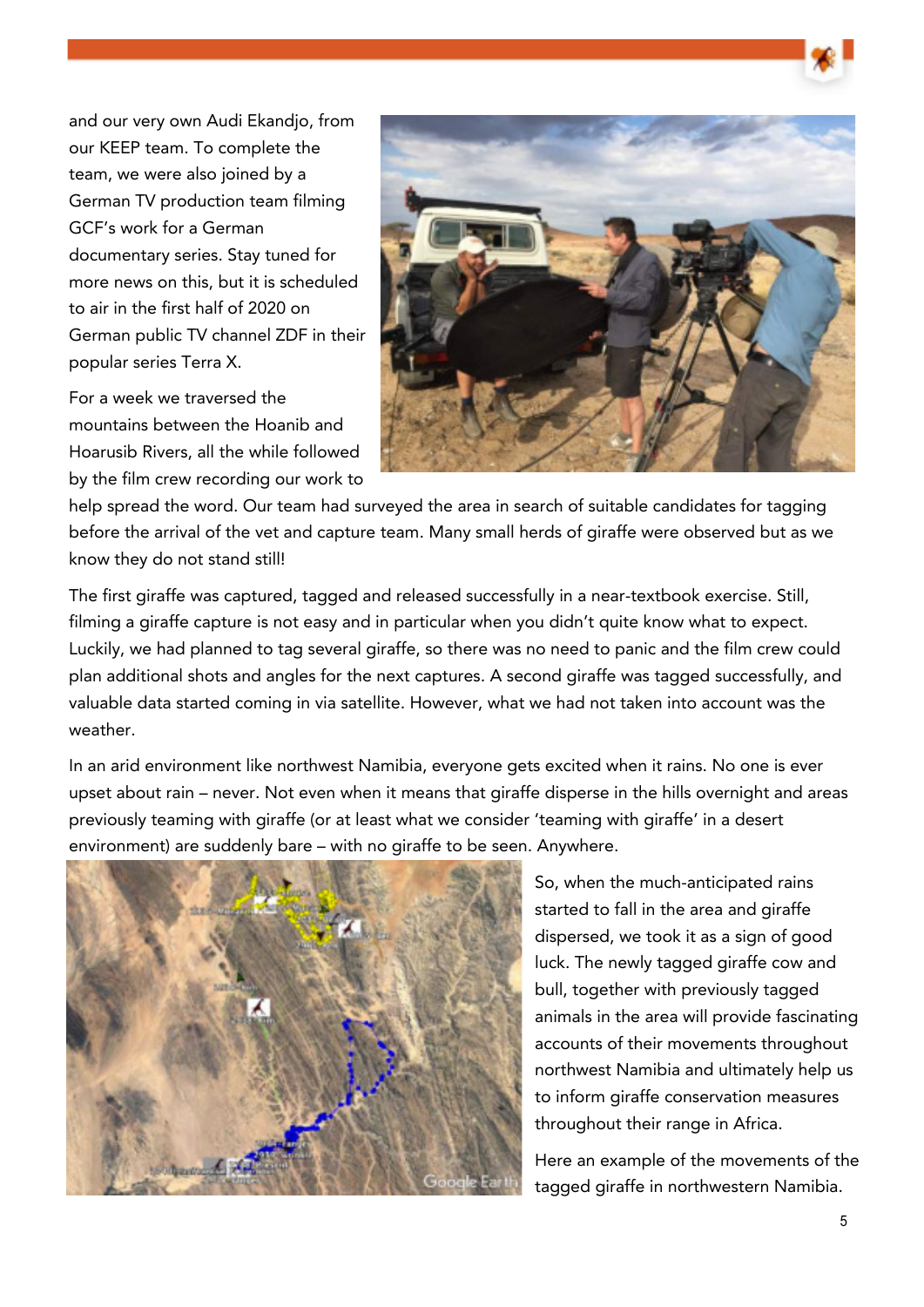While part of the team returned to civilization after the tagging exercise, the field team continued to Puros, were they were lucky enough to witness the Hoarusib River still in flood four days after it had

come down for the first time this season. Not only that, we saw giraffe strolling through the river and even enjoying a refreshing drink!

It is incredible to see how quickly the arid northwest flourishes after such a small amount of life-giving rain. On our way home tinges of green covered the ground where rain had fallen as new life sprung from the barren earth.



Importantly, our work is a collaborative effort in northwest Namibia and over the last year we have worked closely to build the capacity of our key conservation partner Natural Selection and their guides at the Hoanib Valley Camp (HVC). The HVC is helping with the long-term conservation monitoring of giraffe in the study area. During the first three months of 2019 the HVC team recorded total of 105 giraffe encounters. They took ID photos of 412 giraffe, which were identified as 132 unique individuals. Through this partnership we now receive additional data, which is extremely valuable for our understanding of giraffe herd structure and movements as part of our long-term programme. We now estimate that there are 363 giraffe residing in the vast landscape from the Hoanib River north all the way to Angola – an area spanning over 25,000km $^{\rm 2}$  in total. We are very happy to report that since we started working in the area over 20 years ago, this giraffe population has continued to grow. One of the many giraffe conservation success stories in Africa.

Stay tuned for more news from Namibia as we look forward to keeping you updated.